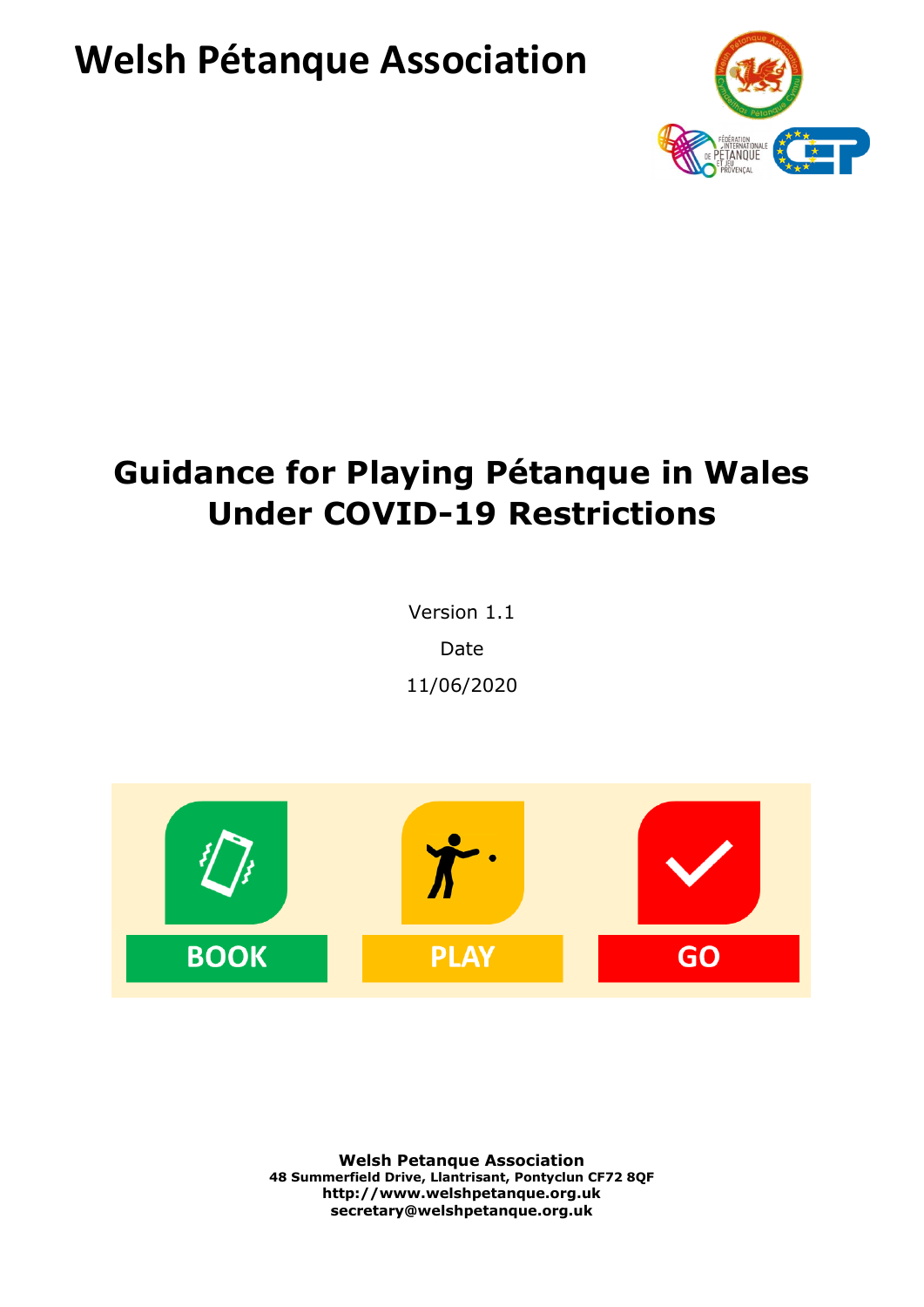

# Contents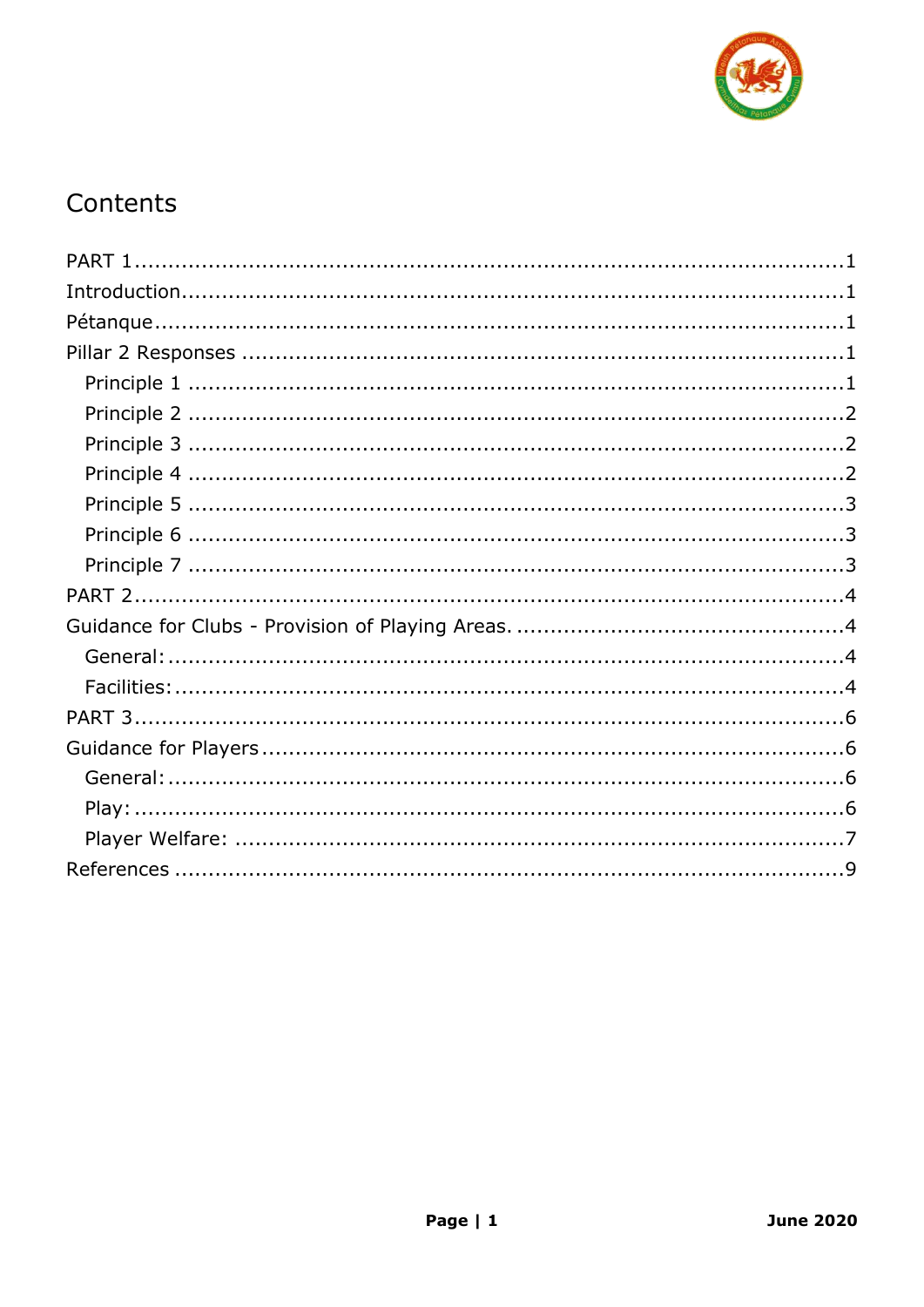

## <span id="page-2-0"></span>PART 1

### <span id="page-2-1"></span>Introduction

The Welsh Government (2020) in their document Leading Wales out of the coronavirus pandemic provide a framework comprising three Pillars, these are:

- 1. Measures and evidence
- 2. Principles to evaluate changes to the restrictions
- 3. Public health response

This document will focus on Pillar 2 concerning the sport of Pétanque in Wales and provides information on how the Welsh Pétanque Association (WPA) working with the Welsh Sports Association (WSA) and Sports Wales (SW) can provide detailed information to allow the early reintegration of the sport into the social fabric.

### <span id="page-2-2"></span>Pétanque

The sport of Pétanque is one of the many minority sports played in Wales and the other nations comprising the United Kingdom (UK). Players are attached to local clubs that have set-up their playing areas, under various agreements, in diverse facilities ranging from Council-owned Leisure facilities, Sports Clubs (e.g. Bowls Clubs & Rugby Clubs) and/or Public Houses.

The membership is dominated by pensioners for whom Pétanque is often the only form of weekly exercise. Pétanque clubs also provide and fulfil an important social function in tackling loneliness and isolation for some of the older members of our communities and therefore plays an important part in maintaining their overall wellbeing.

Unfortunately, the COVID-19 pandemic is having a significant impact on the Welsh Pétanque Clubs and their members. The COVID-19 pandemic has a direct short-term financial impact, but could potentially have a long-term impact on the playing infrastructure of the sport.

### <span id="page-2-3"></span>Pillar 2 Responses

The Welsh Government will continue to review the current restrictions and consider the options for relaxing them safely. To enable the current restrictions on the playing of Pétanque to be relaxed, the seven principles defined by the Welsh Government (2020a) have been considered and the WPA's responses recorded.

#### <span id="page-2-4"></span>Principle 1

In Wales the sport of Pétanque is played only outdoors; therefore easing the restrictions and allowing the sport, will have a minimum effect on the spread of the virus, as has been shown with other outdoor sports that can be practised on an individual basis or played on a 1:1 basis.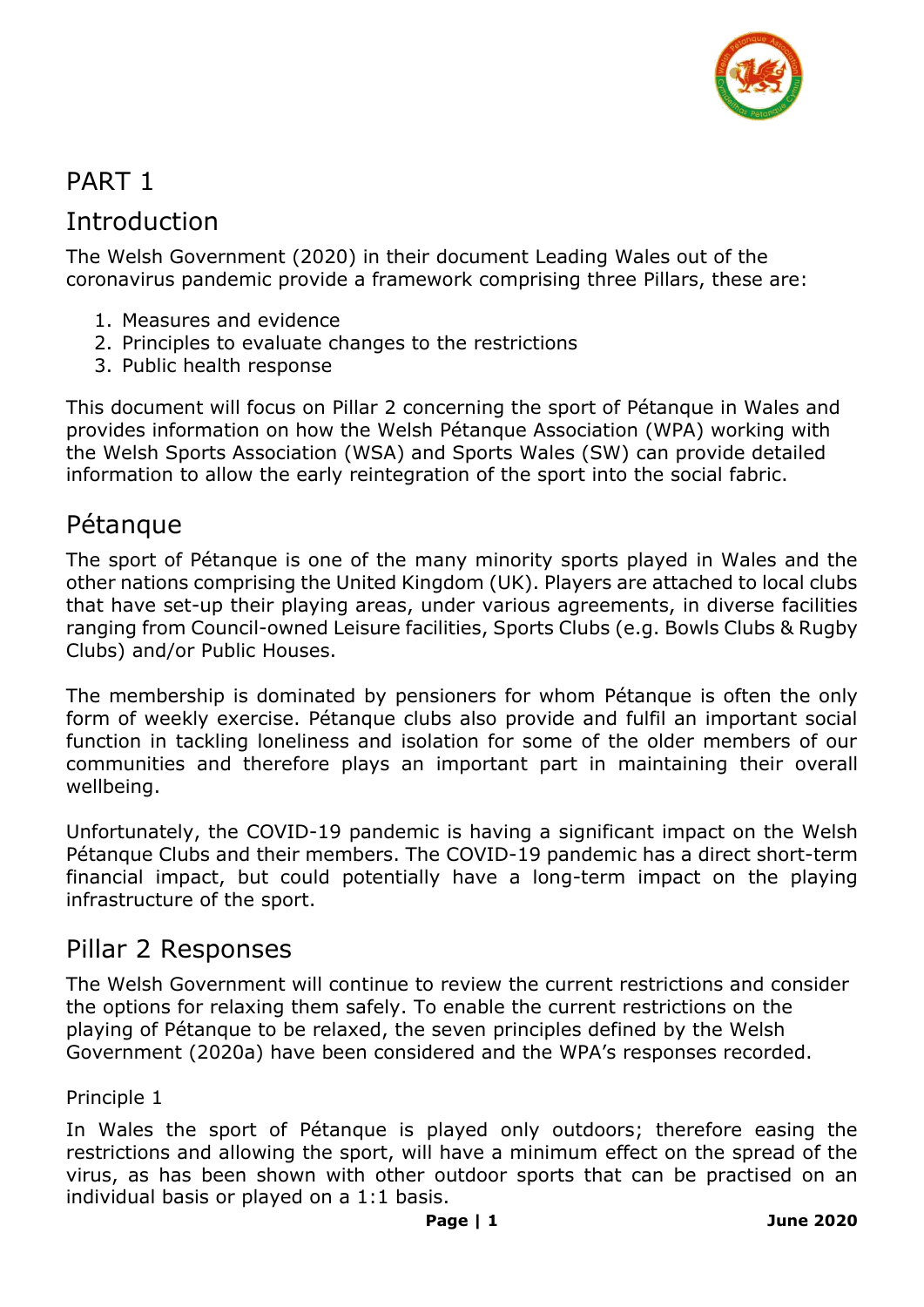

However, guidance from the WPA will be required to cover all aspects of the Pétanque playing experience, from arrival, to play and for completion of the game. Players will be required to comply with the rules on social distancing throughout. Some temporary provisions concerning the Rules of Petanque will also be necessary to ensure safe play (see Part 3: Play). While each playing facility will need to adapt its procedures to ensure compliance with government restrictions.

#### <span id="page-3-0"></span>Principle 2

As previously mentioned the sport plays an important social function and improves the wellbeing of players and a resumption of play will support this.

The measures set out by the WPA (See Parts 2 and 3, below) together with all play being outdoors, can be classified as at the low end of the risk for further infection, but cannot preclude the potential.

Article 17 of the Official Rules of the Sport of Petanque states that:

*"The opponents must remain beyond the jack or behind the player and, in both cases, to the side with regard to the direction of play and at a distance of at least 2 metres one from the other."*

The WPA has produced written guidance for clubs (Part 2, below) concerning the provision of playing areas to its members and ensuring that the appropriate permissions and checks (safety and hygiene) have been undertaken. Also, the WPA has produced guidance for players (Part 3, below), which includes an infographic sheet (Safe Petanque Guideline) to support the guidance notes.

An integral part of reintroducing the sport is that lanes must be pre-booked by a player, which will allow for appropriate COVID-19 compliant cleaning of the facility before the next player.

#### <span id="page-3-1"></span>Principle 3

The guidance set out in Part 2 below will ensure compliance. However, Clubs will be responsible for monitoring and ensuring that it and its members comply with Welsh Government legislation and follow the guidance provided by the WPA. Infractions will be the responsibility of the Club and if deemed necessary sanctions can be taken.

#### <span id="page-3-2"></span>Principle 4

If the opening of the sport has unintended consequences, then the decision can be rapidly reversed with minimum impact on playing facilities and players. In the first instance, the onus will be on Clubs/playing facilities to identify the issues that require immediate action and inform the WPA.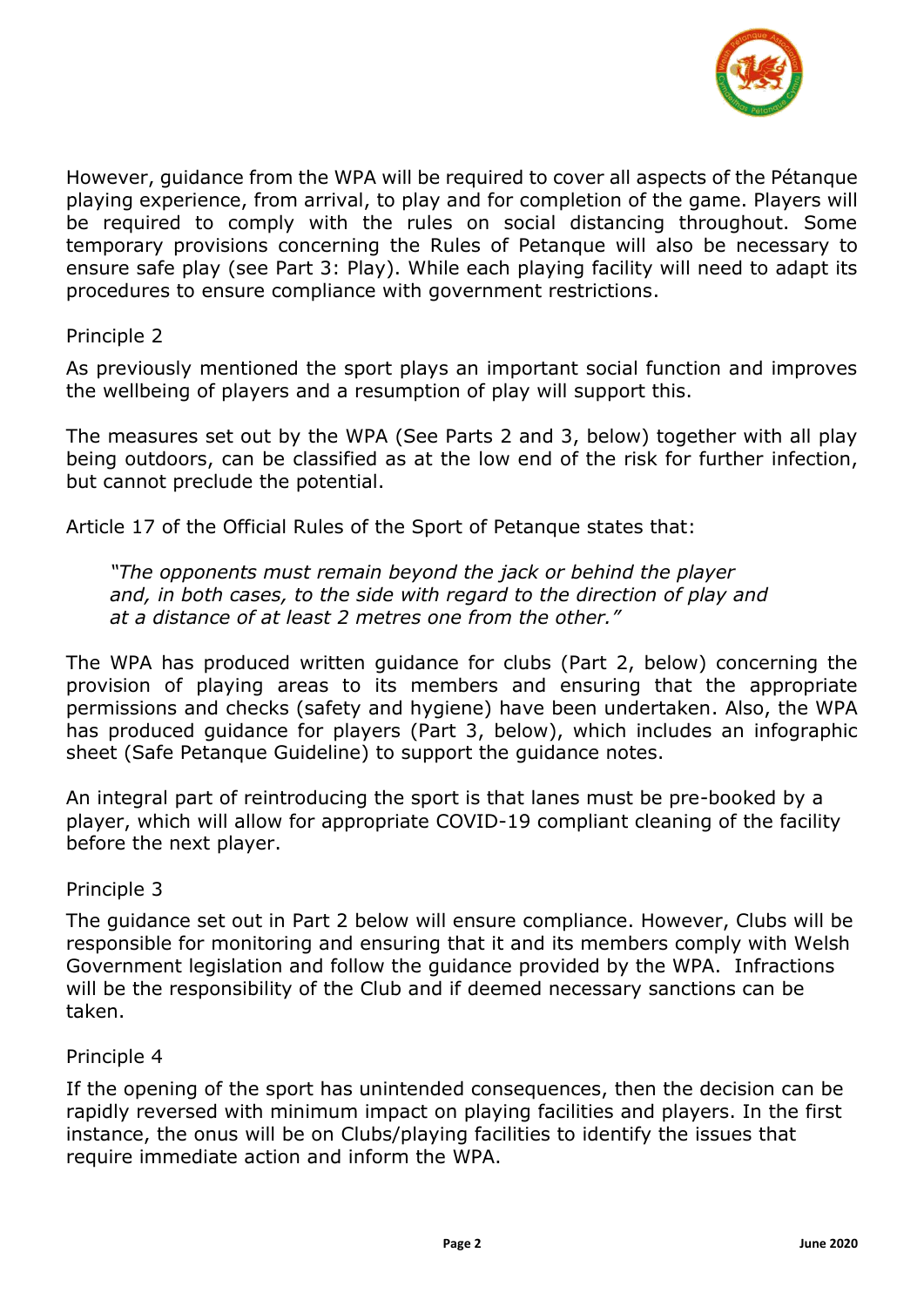

However, should the directive be from the Welsh Government, then this will be acted upon immediately and communicated to all parties concerned.

The WPA has the facility to communicate individually with its members at short notice.

#### <span id="page-4-0"></span>Principle 5

The sport of Pétanque does not have a high economic benefit to the Welsh economy, unlike the larger high profile sports, but to the facilities to which the clubs are associated they can play an important role in increasing their income through the following:

- Club Nights,
- Annual Club Competitions,
- Hosting National Championship and
- International Competitions.

Where International Competitions are hosted then the local economy will benefit through travel, hotels, bars and restaurants within Wales.

#### <span id="page-4-1"></span>Principle 6

As previously discussed the membership is dominated by pensioners and has a high impact on social and psychological well-being, especially concerning mobility, sensory, emotional and intellectual aspects of health, and therefore can be considered as socially cohesive.

#### <span id="page-4-2"></span>Principle 7

Allowing Pétanque to restart under the published guidance will not be to the detriment of vulnerable or marginalised individuals or groups, but will have a high positive impact in a sport where all players are deemed equal concerning diversity and/or ability.

The measure is consistent with the requirements of the Future Generations Act (Welsh Government, 2020c) and can provide opportunities for widening participation and a more inclusive society through the participation of this low-cost sport.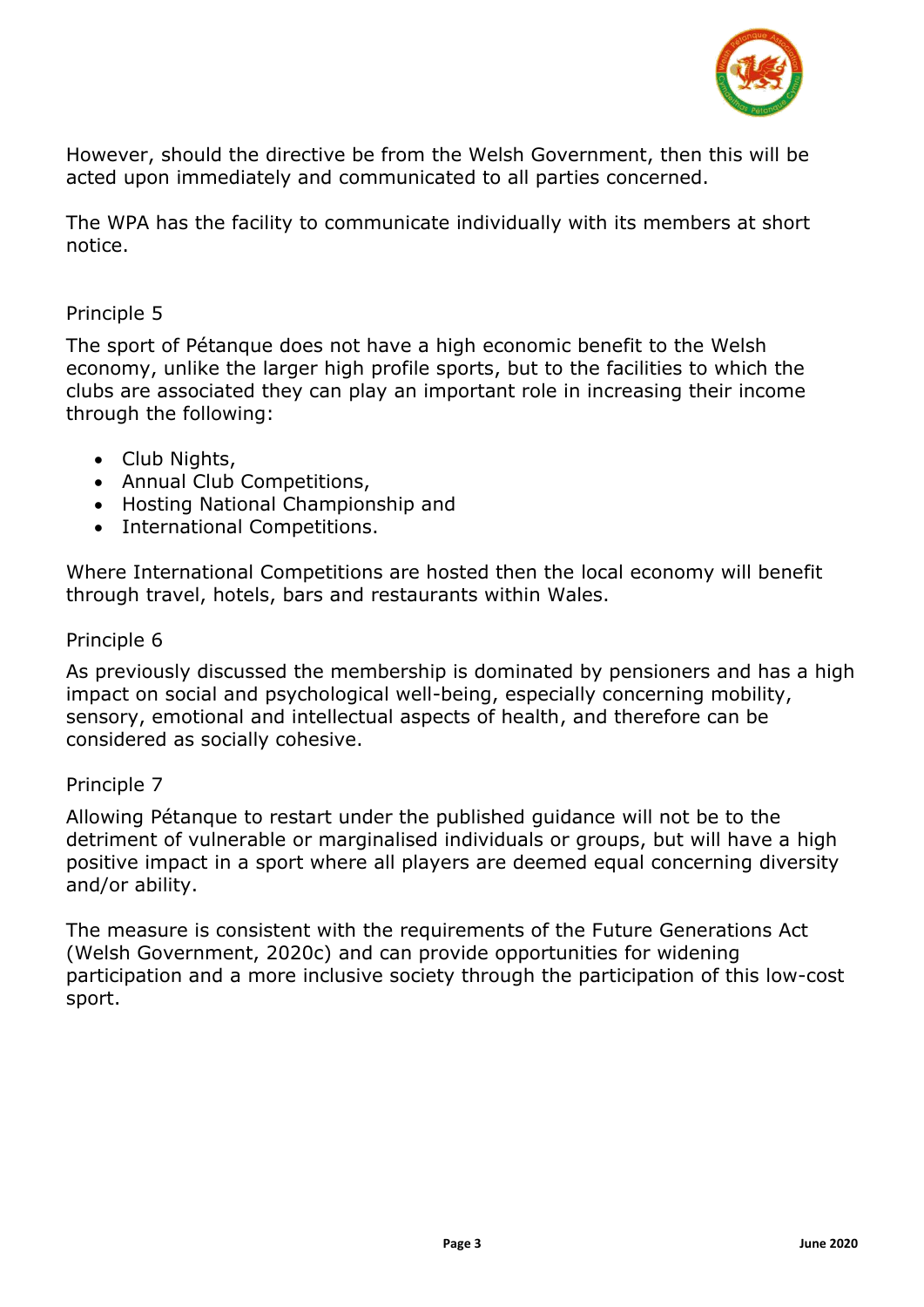

## <span id="page-5-0"></span>PART 2

<span id="page-5-1"></span>Guidance for Clubs - Provision of Playing Areas.



<span id="page-5-2"></span>General:

- Clubs are not required to open their playing area and should decide on what best suits the Club and its members.
- Clubs should check with their landlord, e.g. sports club, that they have permission to reopen the playing area.
- All Clubs should undertake a risk assessment and share it with their members before allowing players to return. The WPA's Risk Assessment Form can be found on the WPA website.
- Clubs should also check if any additional requirements, as set out in the COVID-19: cleaning of non-healthcare settings, need to be applied.
- Clubs are responsible for ensuring the Club and members comply with Welsh Government legislation and follow the guidance outlined in this document.
- Only the playing area should be opened. All other facilities, clubhouse, toilets etc, **MUST** remain closed.

<span id="page-5-3"></span>Facilities:

- Clubs should ensure that all benches, seating and picnic tables within their facility are marked out of use.
- Clubs should ensure that all waste bins or ashtrays are either removed or marked out of use.
- Clubs must **NOT** provide any playing equipment, such as scoreboards, plastic circles, boules or any practice aids.
- Clubs should provide clear signage around their facility.
- Clubs must not organise any form of competition internally or with other clubs.
- Clubs should inform their members if their facility will open, the date when it will open and procedures for arranging to use the playing area.
- Clubs should make arrangements for players to book lanes for games and practice, start times should be staggered.
- Clubs should make arrangements for players to safely collect any personal equipment stored at their club for one time only.
- Clubs need to advise players on how to enter and exit the playing area and how to access lanes to ensure social distancing rules are maintained at all times.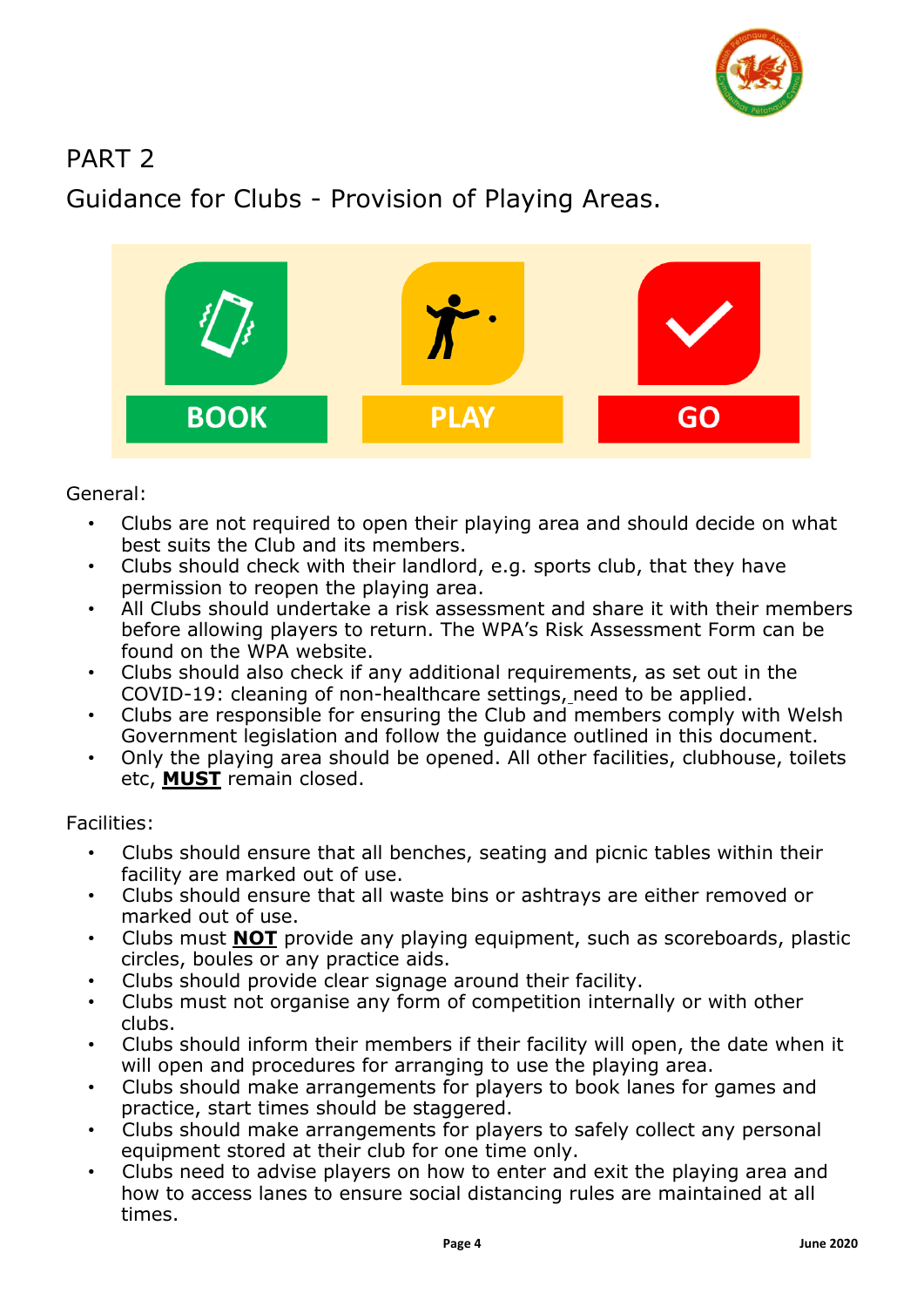

- Clubs must make it clear which lanes are in use for play and which ones are not to be used.
- Clubs should mark the playing area into lanes with a minimum width of 3m. Alternate lanes should only be used for playing e.g. lanes 1, 3, 5 or 2, 4, 6.
- Spectators are **NOT** allowed.
- Club meetings should be held virtually.
- All other WPA policies and procedures must be adhered to.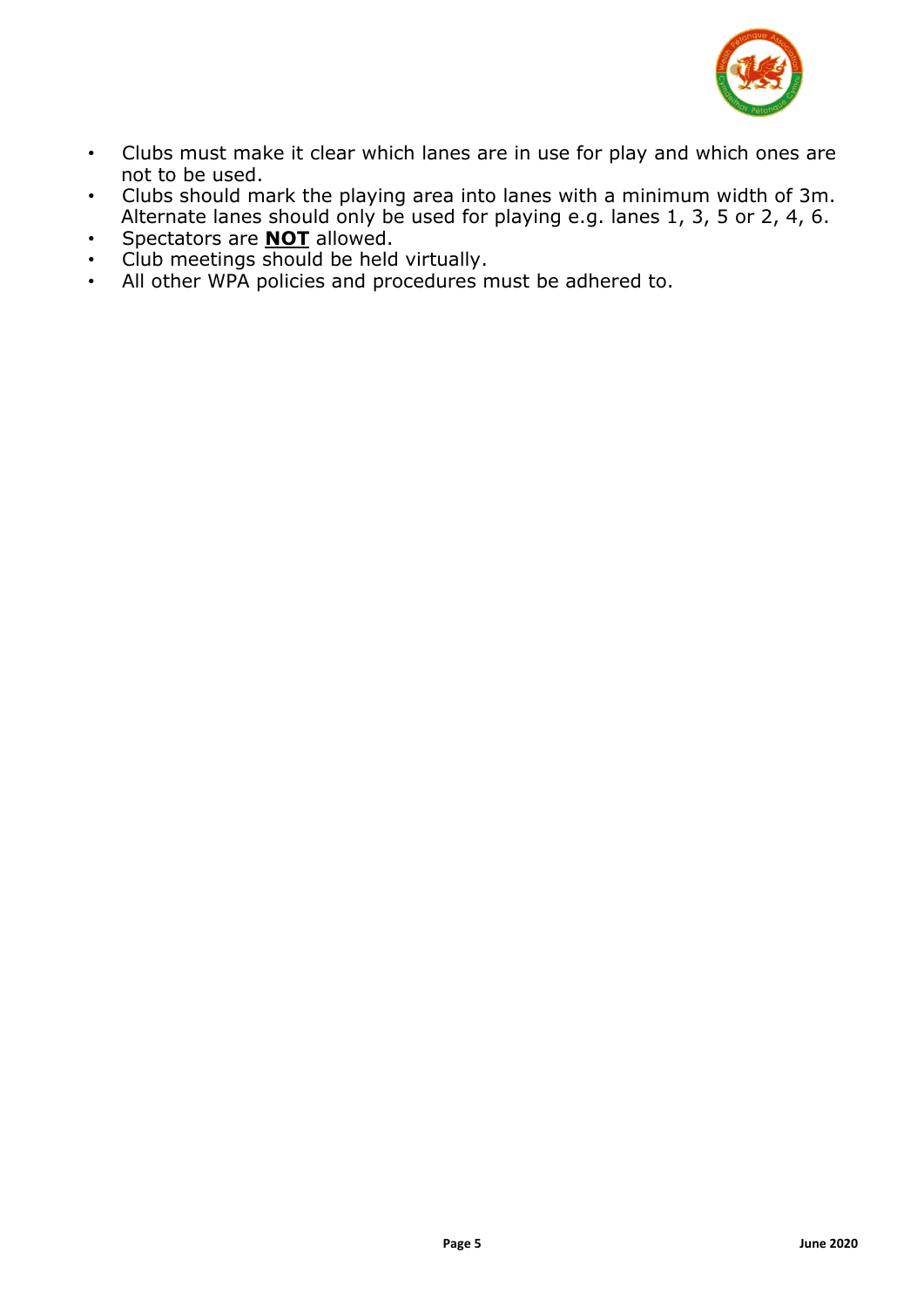

# <span id="page-7-1"></span><span id="page-7-0"></span>PART 3 Guidance for Players



<span id="page-7-2"></span>General:

- Players who have COVID-19 symptoms, or are part of a household where someone has symptoms, should stay at home and follow NHS Wales guidance.
- No one who is self-isolating should attend the Club.
- Players who are shielding should not attend the Club.
- Players who are in a high-risk group should not attend the Club.
- Players should follow Welsh Government guidelines when travelling to the Club. For the post lockdown - **RED** phase (outdoor sports courts to open) they recommend playing locally avoiding public transport, therefore you are encouraged to walk or cycle to the venue. You may also travel within 5 miles of your home.
- Players must follow the advice for COVID-19 hygiene at all times.
- Additional information can be found on the Welsh Government Frequently Asked Questions webpage.

<span id="page-7-3"></span>Play:

- Players should check if the Club is open and available for play.
- Players should only use the playing area and no other Club facilities.
- Players must **NOT** use any shared facilities, such as scoreboards, benches or seating, waste bins or ashtrays.
- Singles Play, Shooting Practice & Personal Coaching are allowed.
- Players are only allowed to practice or participate in informal games.
- Singles Play can only be played against one person from another household each day.
- Players must book lanes for games and practice in advance with their Club.
- Players must only use the lanes identified by their Club.
- Players must only use their boules and jack.
- Players must only use their equipment, e.g. tape measures.
- Players must not share any of their equipment, e.g. measures, with others.
- If an invalid jack is thrown, then the placed jack should be the one belonging to the opposing player or team.
- Players must **NOT** moisten their hands with saliva, e.g. blowing or licking, before taking a shot.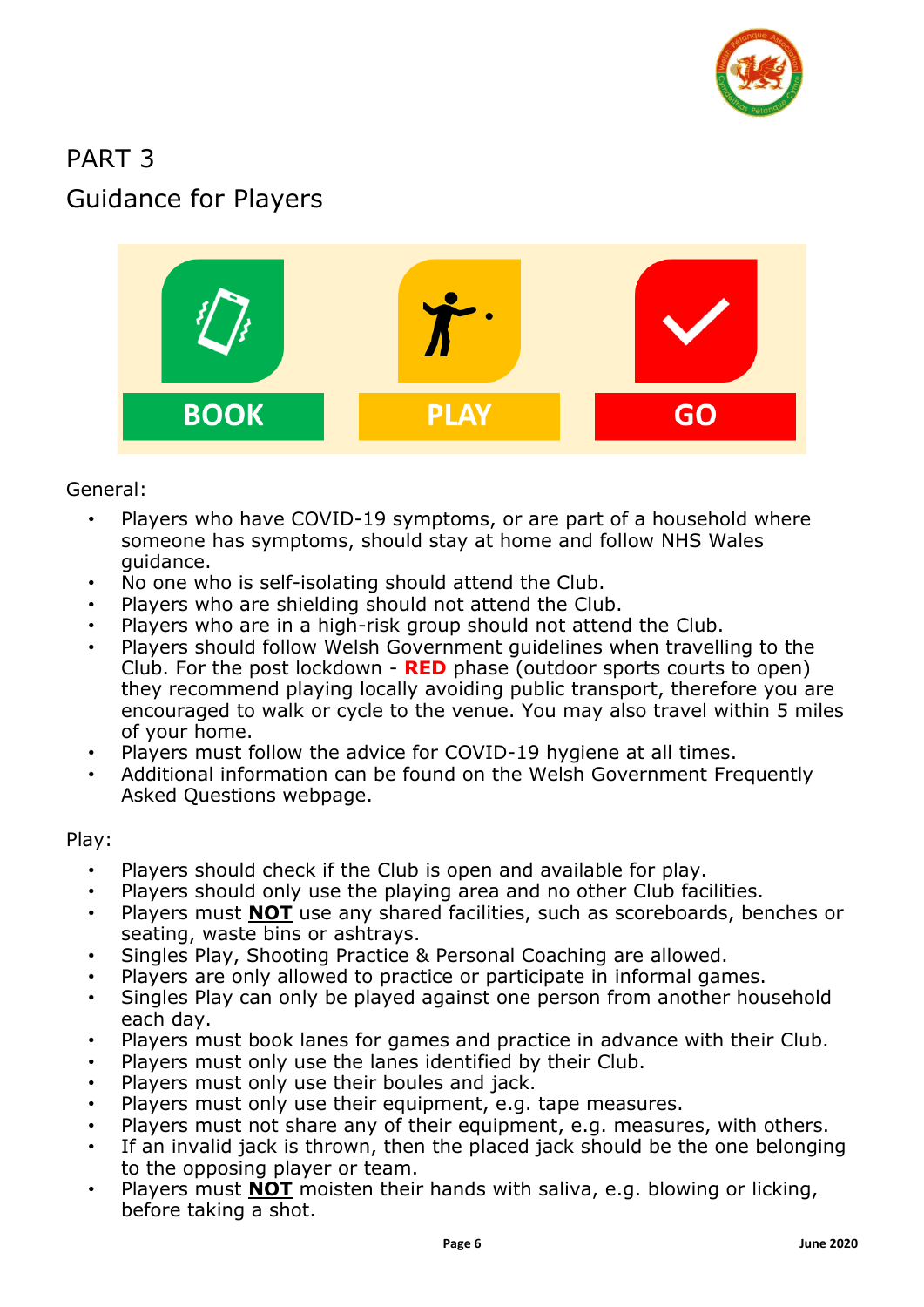

<span id="page-8-0"></span>Player Welfare:

- Players should ensure social distancing (2 meters) requirements are adhered to at all times.
- Players should **NOT** shake hands or greet other players in a way that would require physical contact or be within 2 metres of each other.
- Players must bring their own hand sanitiser and use this throughout the match.
- Players' personal belongings should be kept separate from others.
- Players should **NOT** consume any food or drink in the playing area.
- Players may wear face masks if they wish to.
- Players should leave the playing area immediately after the conclusion of play.
- Players should ensure they wash their hands and ensure all equipment is cleaned and disinfected after returning home.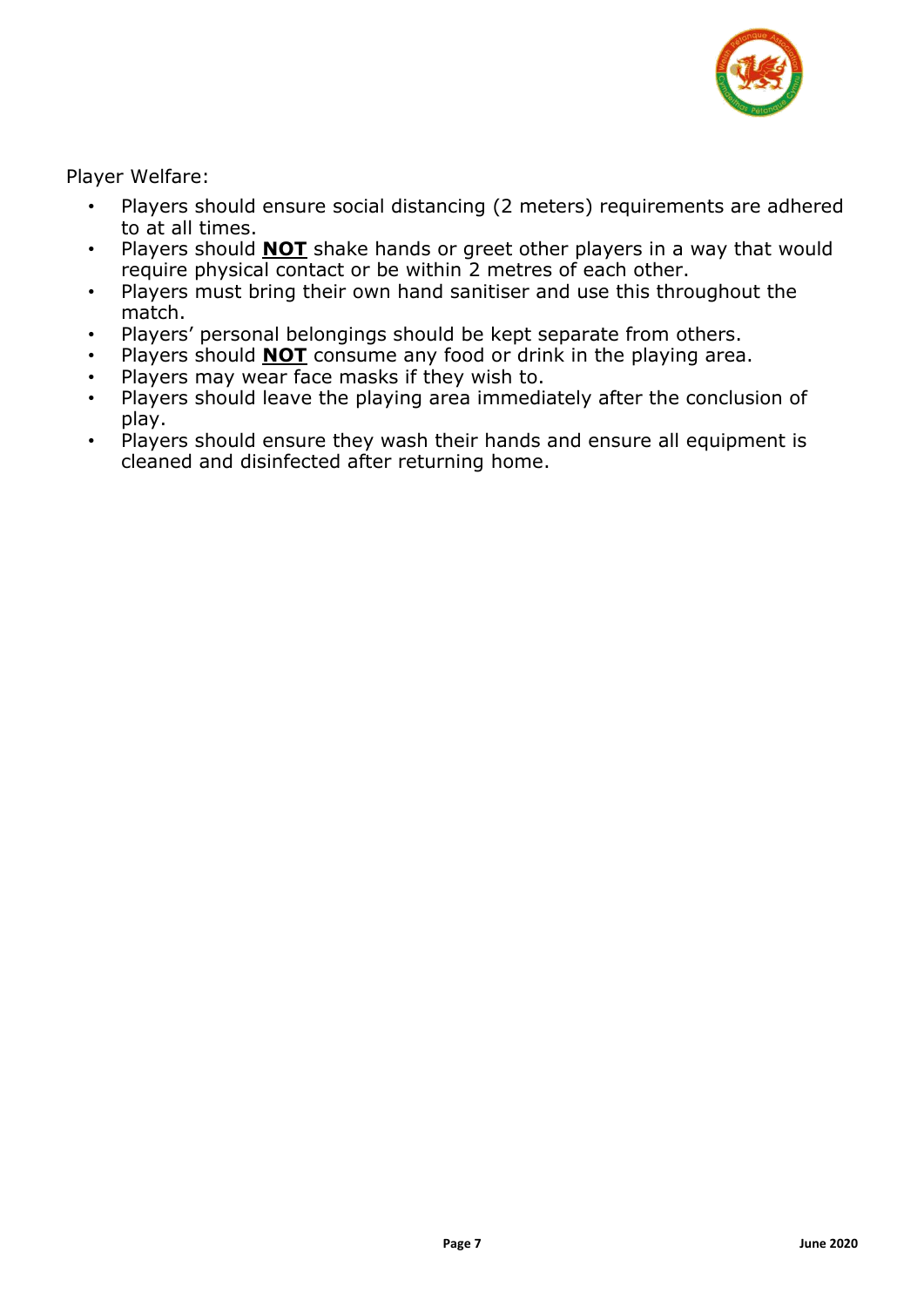## **SAFE PETANQUE GUIDELINES**



In order to guarantee everyone's safety and health, the Welsh Pétanque Association strongly recommends following the guidelines below. These guidelines apply to everyone who wishes to practice pétanque.

|    |                |    | ▧               | $\sum_{i=1}^{\infty}$ | Singles play, Shooting Practice &<br>1.<br>Personal Coaching.                                                            |
|----|----------------|----|-----------------|-----------------------|--------------------------------------------------------------------------------------------------------------------------|
|    |                |    |                 |                       | 2.<br>Every player disinfects their<br>equipment before and after use.                                                   |
|    |                |    |                 |                       | 3.<br>Disinfect your hands before and after<br>playing.                                                                  |
|    |                |    |                 |                       | Each player only uses their<br>4.<br>equipment and does not touch the<br>other player's equipment.                       |
| 1  | $\overline{2}$ | 3  | $\overline{4}$  | 5                     | Each player, when it is their turn,<br>5.<br>uses their jack.                                                            |
|    |                |    |                 | 2m                    | A throwing circle is not used. The<br>6.<br>player who starts the game draws a<br>circle on the surface with their foot. |
|    |                |    |                 |                       | Between two lanes that are played<br>7.<br>on, one lane must be left vacant.                                             |
|    |                |    |                 |                       | 8.<br>Measuring is done by 1 person at a<br>time; each player uses their<br>measure.                                     |
|    |                |    |                 |                       | Scoreboards must not be used.<br>9.                                                                                      |
| 6  | $\overline{7}$ | 8  | 9               | 10                    | 10. At all times the distance of 2 meters<br>between each other will be<br>respected.                                    |
|    |                |    | Straigh<br>Home |                       | 11. Players may wear a mask and follow<br>the instructions for use.                                                      |
|    |                |    |                 |                       | 12. No physical contact is permitted                                                                                     |
|    |                |    |                 |                       | 13. It is not allowed to sit on benches,<br>seating or use picnic tables.                                                |
|    |                |    |                 |                       | 14. After playing you go home<br>immediately.                                                                            |
| 11 | 12             | 13 | 14              | 15                    | 15. Everyone uses their common sense<br>to ensure each other's safety.                                                   |

Failure to follow all of the above guidelines is at your own risk. The Welsh Pétanque Association is at no time and under no circumstances responsible for infringements against these measures.